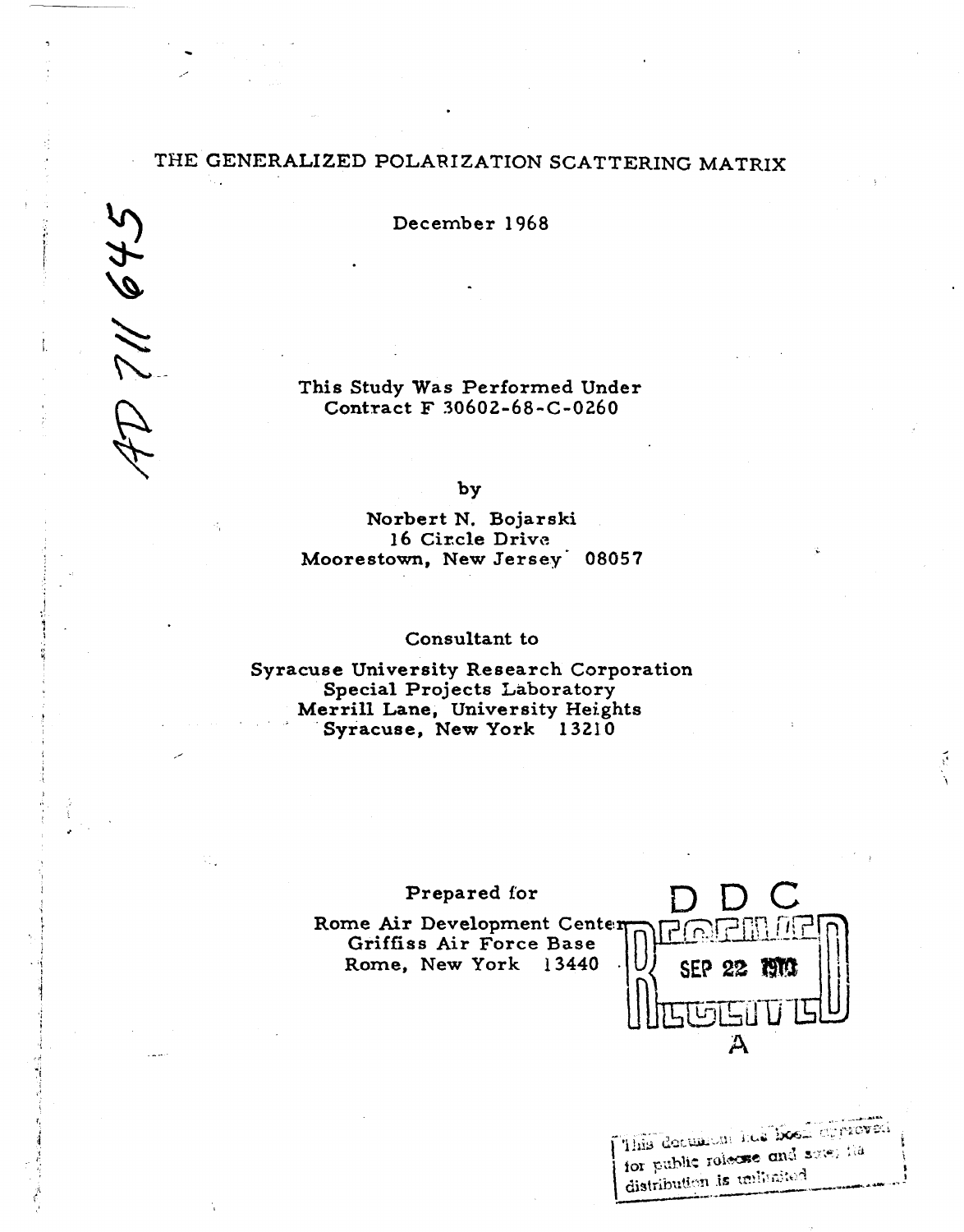# TABLE OF CONTENTS

 $\mathbb{I}_i$ 

**LI**

is vali

 $\mathbf{y}$ 

 $\frac{1}{2}$ 

 $\bar{Y}$  $\prod_{i=1}^{n}$ 

 $\int$ 

 $\mathbf{I}$ 

 $\frac{1}{2}$ 

**[**

**L**

'h

-<br>I

|              | Section |                                                                       | Page           |
|--------------|---------|-----------------------------------------------------------------------|----------------|
|              |         | <b>INTRODUCTION</b>                                                   |                |
|              |         | THE MONOSTATIC MONOCHROMATIC POLARIZATION<br><b>SCATTERING MATRIX</b> | 2              |
| $\mathbf{r}$ |         | 3. THE BISTATIC GENERALIZATION                                        | 5              |
|              |         | THE SHORT PULSE GENERALIZATION                                        | 8 <sub>1</sub> |
| $\mathbf{r}$ |         | 5. THE BISTATIC SHORT PULSE GENERALIZATION                            | 9              |
|              |         | 6. THE MEASUREMENT OF THE POLARIZATION MATRIX                         | 41             |
|              | 7.      | THE FARADAY ROTATION ANGLE                                            | 12             |
|              | 8.      | THE ORIENTATION ANGLE OF A SYMMETRIC TARGET                           | 14             |

**L** <sup>0</sup>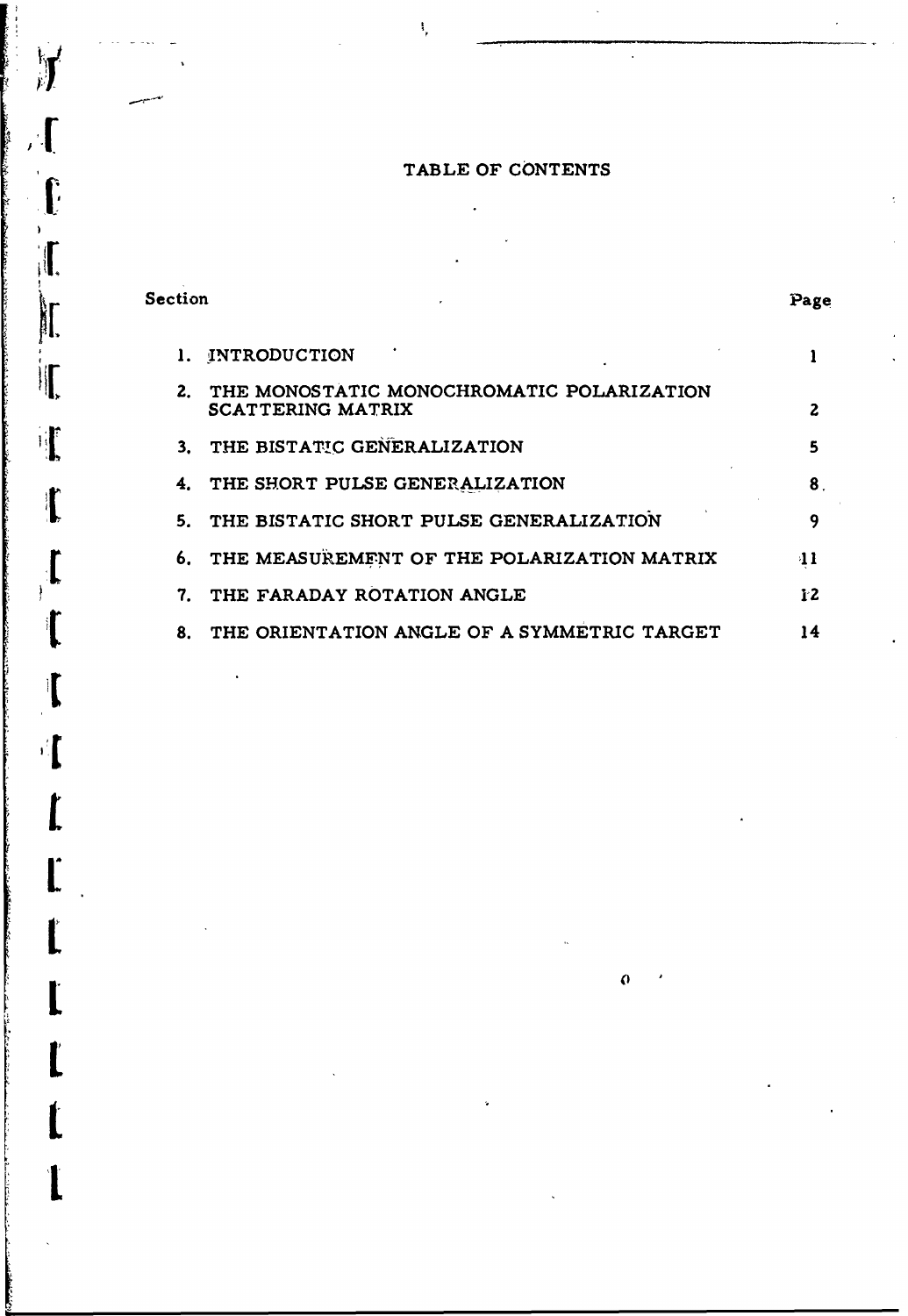# ILIST **OF** ILLUSTRATIONS

 $\ddot{\phantom{0}}$ 

 $\overline{A}$ 

1

 $\mathbf{l}$ 

I

 $\mathbf{l}$ 

 $\ddot{\phantom{1}}$ 

i

ľ

**Ii**

**Ii**

**'4e**

1202327.23

**REAL BOOK** 

**CONSTRUCTION** 

| Figure |                                 | $\mathbf{Page}$ |
|--------|---------------------------------|-----------------|
|        | 1. The Target Coordinate System |                 |
|        | 2. The Mixed Coordinate System  |                 |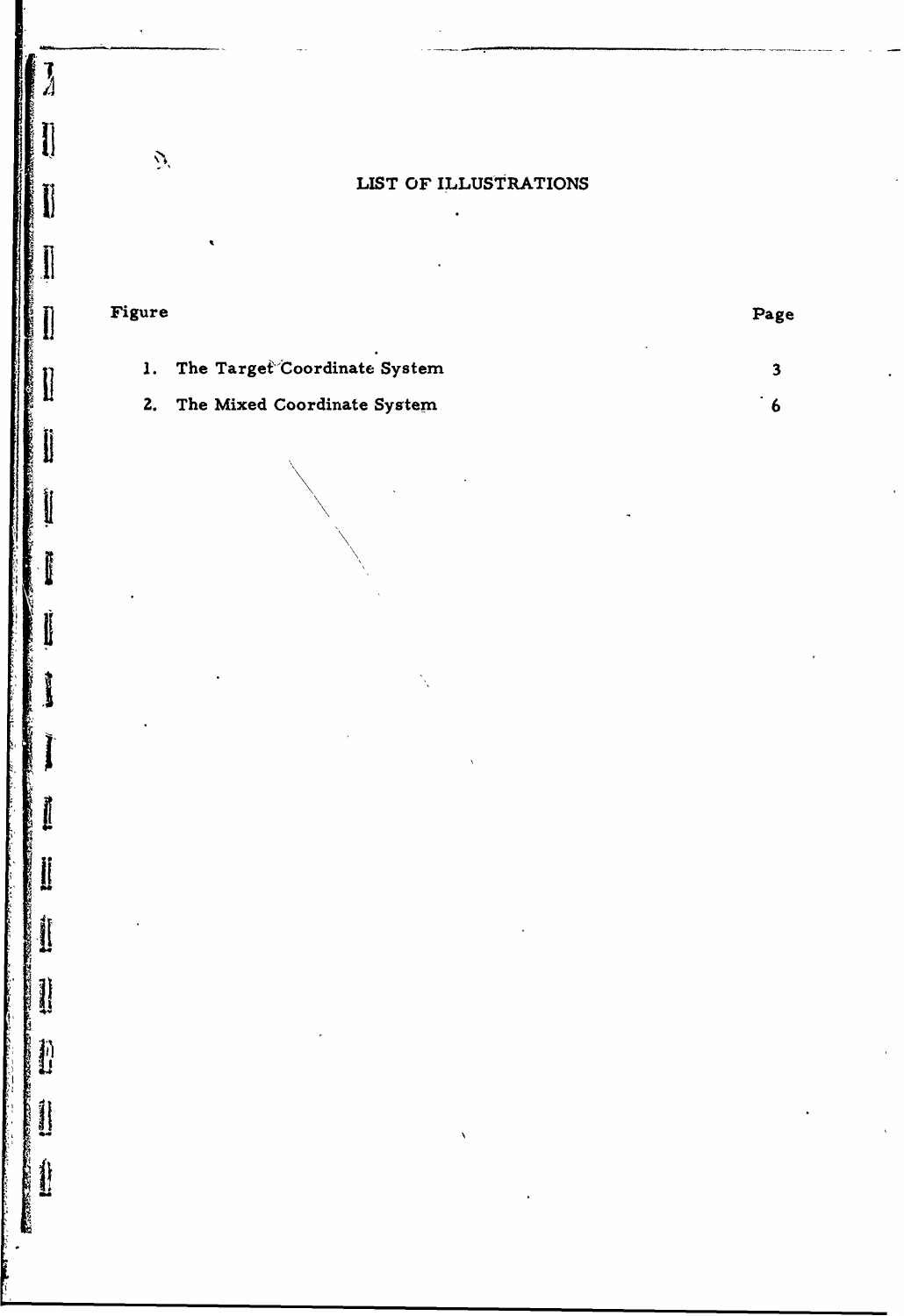### THE GENERALIZED POLARIZATION SCATTERING MATRIX

#### **( 1.** IN'RODUCTION

**[**

 $\mathbf{I}$ 

The conventional definition of the monostatic monocromatic polarization matrix is first extended to the bistatic case, then to the short pulse case, and finally to the bistatic short pulse case. The tran formations and convolutions involved **are** discussed in some detail.

'The method of determining the Least Square Best Estimate of the Generalized Polarization matrix from a set of measurements is then developed.

It is shown that the Faraday rotation angles introduced by a magneto ionic medium intervening the radar and the target are determinable from measured short pulse monostatic polarization matrix data.

It is then shown that the Least Square Best Estimate of the orientation angle of a symmetric target is also determinable from Faraday rotation contaminated short.pulse monostatic polarization matrix data.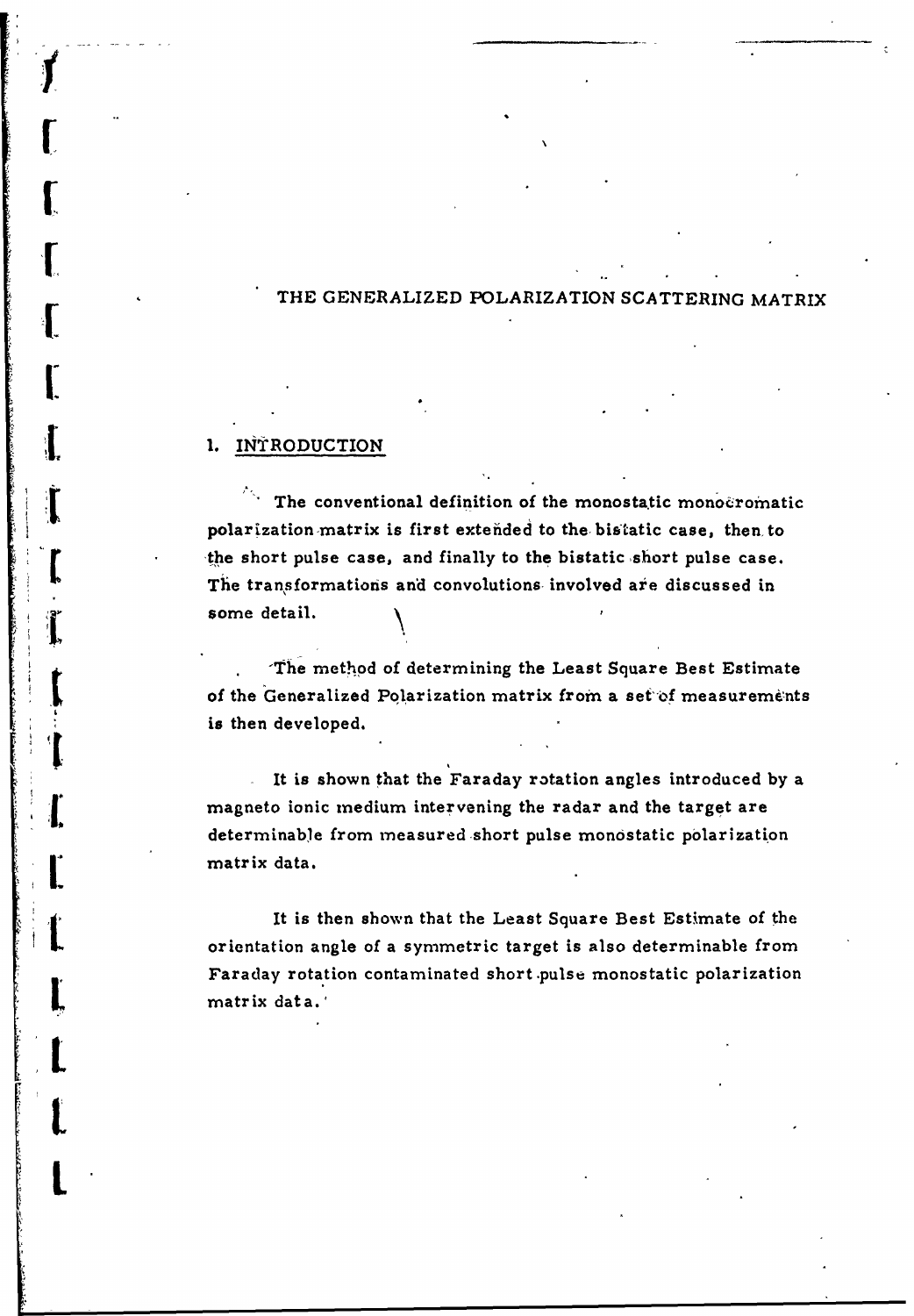### **2.** THE MONOSTAtIC MONOCHROMATIC POLARIZATION SCATTERING MATRIX

11The monostatic monochromatic polarization scattering matrix  $\cdot$  $P_{\mu\gamma}$  is defined by the equation<sup>(1)</sup> :

$$
S_{\mu} = \rho_{\mu\gamma} I_{\gamma}
$$
 (1)

where Iand **S** are the range normalized incident and scattered electric (or magnetic; depending on the convention adopted) far-fields respectively, the phases of which are referred to a coordinate system 1<sup>1</sup> in which the scatterer is described (See Figure 1, p. 3); i.e.,

$$
\overline{\mathbf{E}}_{i}(\overline{\mathbf{x}}) = 1 e^{\mathbf{i} \overline{\mathbf{k}}_{i} \cdot \overline{\mathbf{x}}_{i}}
$$
 (2)

$$
\overline{E}_g(\overline{x}) = \frac{1}{\sqrt{4\pi x^2}} \overline{S} e^{i\overline{k}_g \cdot \overline{x}}
$$
 (3)

where  $\overline{E}_i(\overline{x})$  and  $\overline{E}_s(\overline{x})$  are the incident and scattered electric fields at the point  $\bar{x}$  respectively, and  $\bar{k}_i$  and  $\bar{k}_s$  are the propagation vectors of the incident and scattered fields respectively.

The rationale of the range normalization of the scattered field (see equation 3) is to insure consistency within the power cross-section definition<sup>(2)</sup>:

$$
\sigma = 4\pi x^2 \frac{|\overline{\mathbf{E}}_{\mathbf{s}}|^2}{|\overline{\mathbf{E}}_{\mathbf{i}}|^2}
$$
 (4)

 $\overline{c}$ 

 $\mathbf{r}$ 

 $\prod_{i=1}^{n}$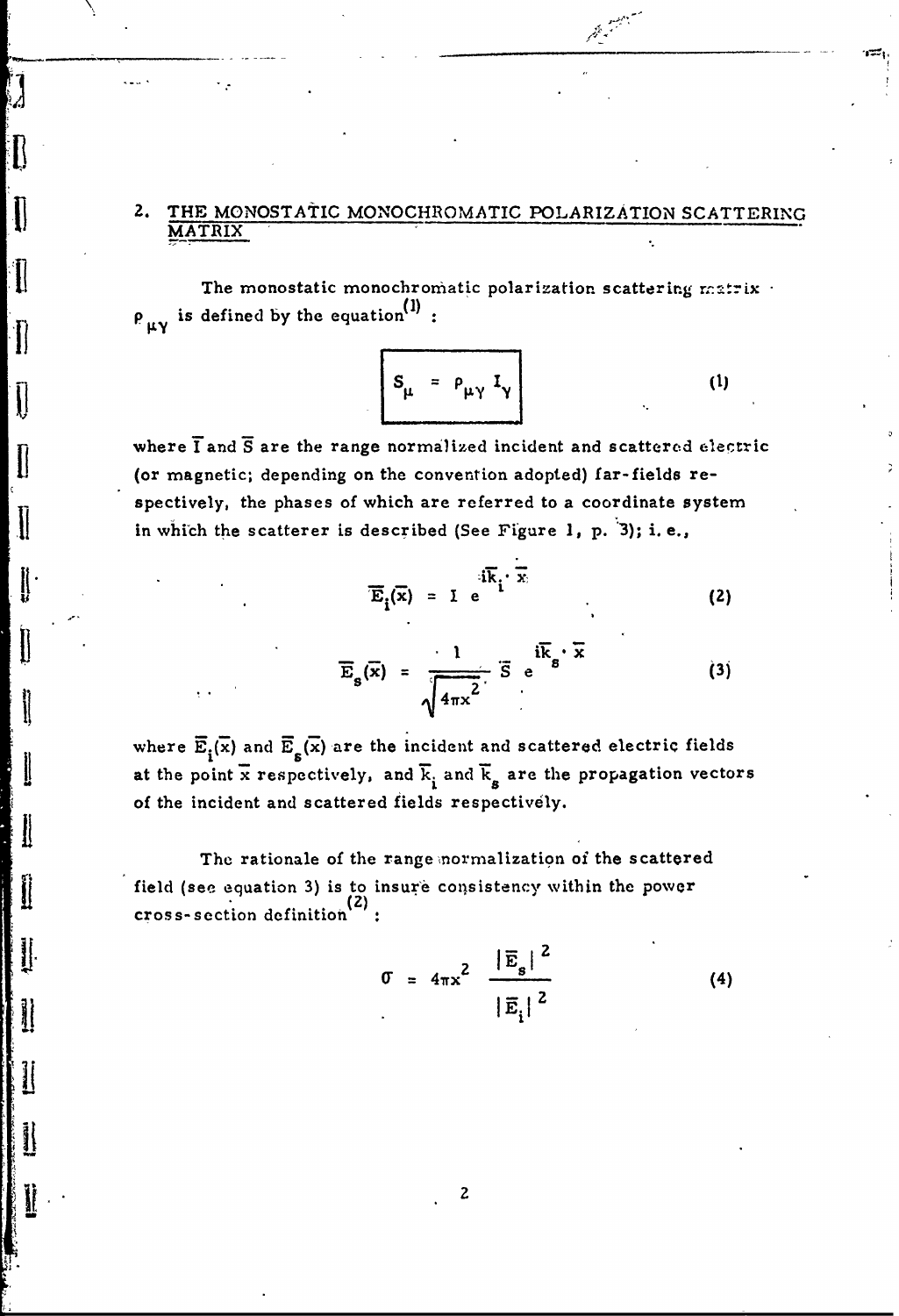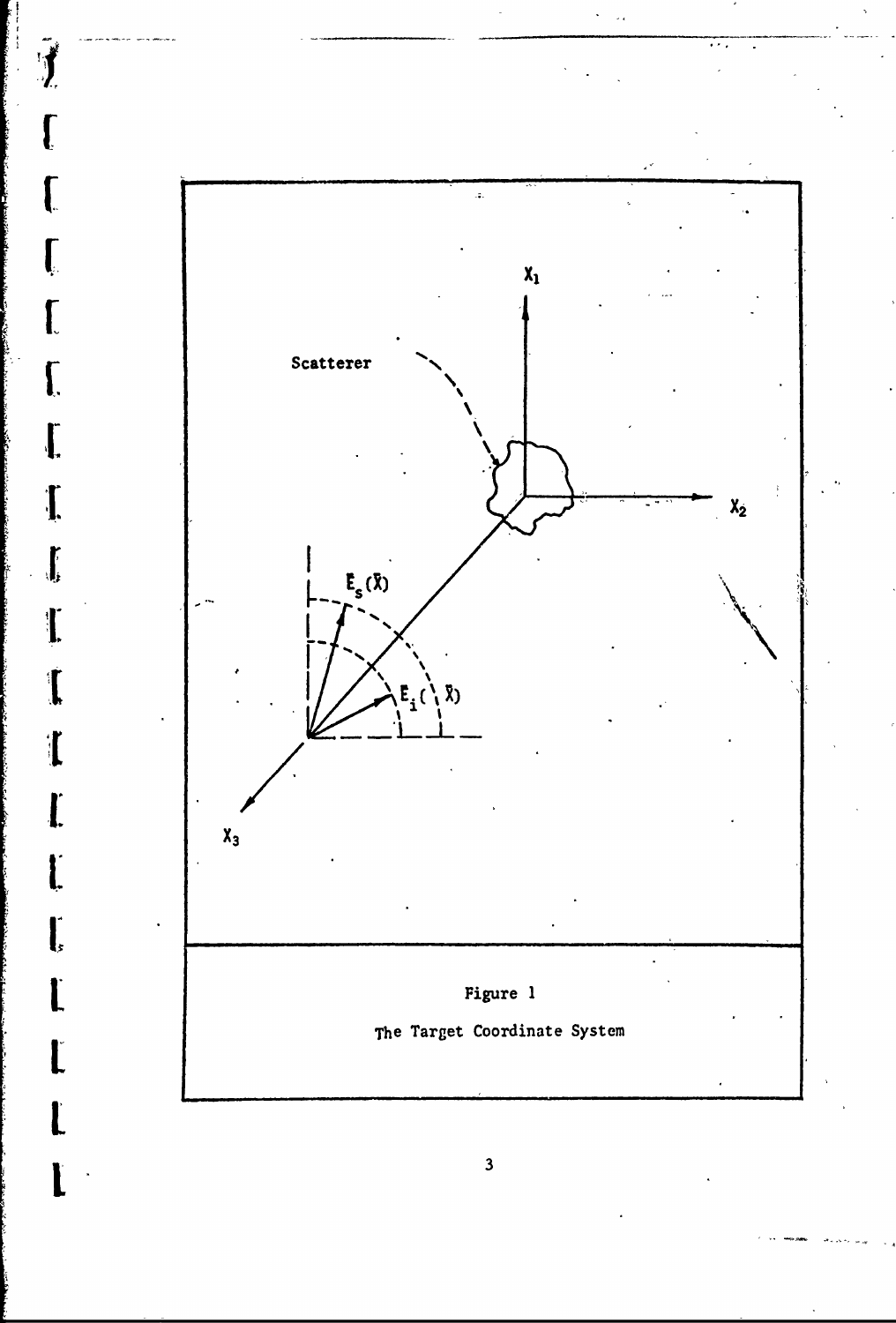and the relationship:

**tA <sup>A</sup>**

 $\mathbf{r}$ 

It

 $\mathbf{J}$ 

 $\mathbf{\mathbf{\mathbf{\mathsf{I}}}}$ 

$$
\sigma = \rho \rho^*
$$

-where **p** is the Eigen Value **of the** polarization matrix 2'or the special caseof certain geometries (to be discussed later) for which this ;polarization matrix **is.** fully degenerate; **i. e.:**

- - Q o

$$
\rho_{\mu\gamma} = \begin{pmatrix} \rho & 0 \\ 0 & \rho \end{pmatrix}
$$
 (6)

 $(5)$ 

For this monostatic case, **by** the very definition of the monostatic case as  $\overline{k}_g = \overline{k}_i$  (See Figure 1, p3):

$$
\overline{\mathbf{k}}_{\mathbf{s}} = \frac{\omega}{c} \mathbf{\hat{k}} \tag{7}
$$

$$
\overline{k}_{i} \neq -\frac{\omega}{c} \hat{k}
$$
 (8)

where  $\hat{k}$  is the unit vector specifying the viewing direction, the boresight vector of the radar, and the aspect angles (of the radar relative to the target) for this monostatic case (See, Figure **1, p. 3). <sup>I</sup>***/*

It should be noted that the matrix  $\rho_{\mu\gamma}$  is not invariant to the choice of coordinate systems.

It should further be noted that for this monostatic case, **by** virtue of the transversality of the far-fields, the matrix  $\rho_{\mu\gamma}$  can be fully described as a second rank matrix if  $x_3$  is chosen as colinear with  $\overline{k}_g$  (see Figure 1, p. 3); i.e., since  $I_3 = S_3 = 0$  for this coordinate system, it follows that  $\rho_{3\mu} = \rho_{\mu 3} = 0$ .

 $\begin{array}{c|c|c|c|c} \hline \cdots & \cdots & \cdots & \cdots \ \hline \cdots & \cdots & \cdots & \cdots & \cdots \end{array}$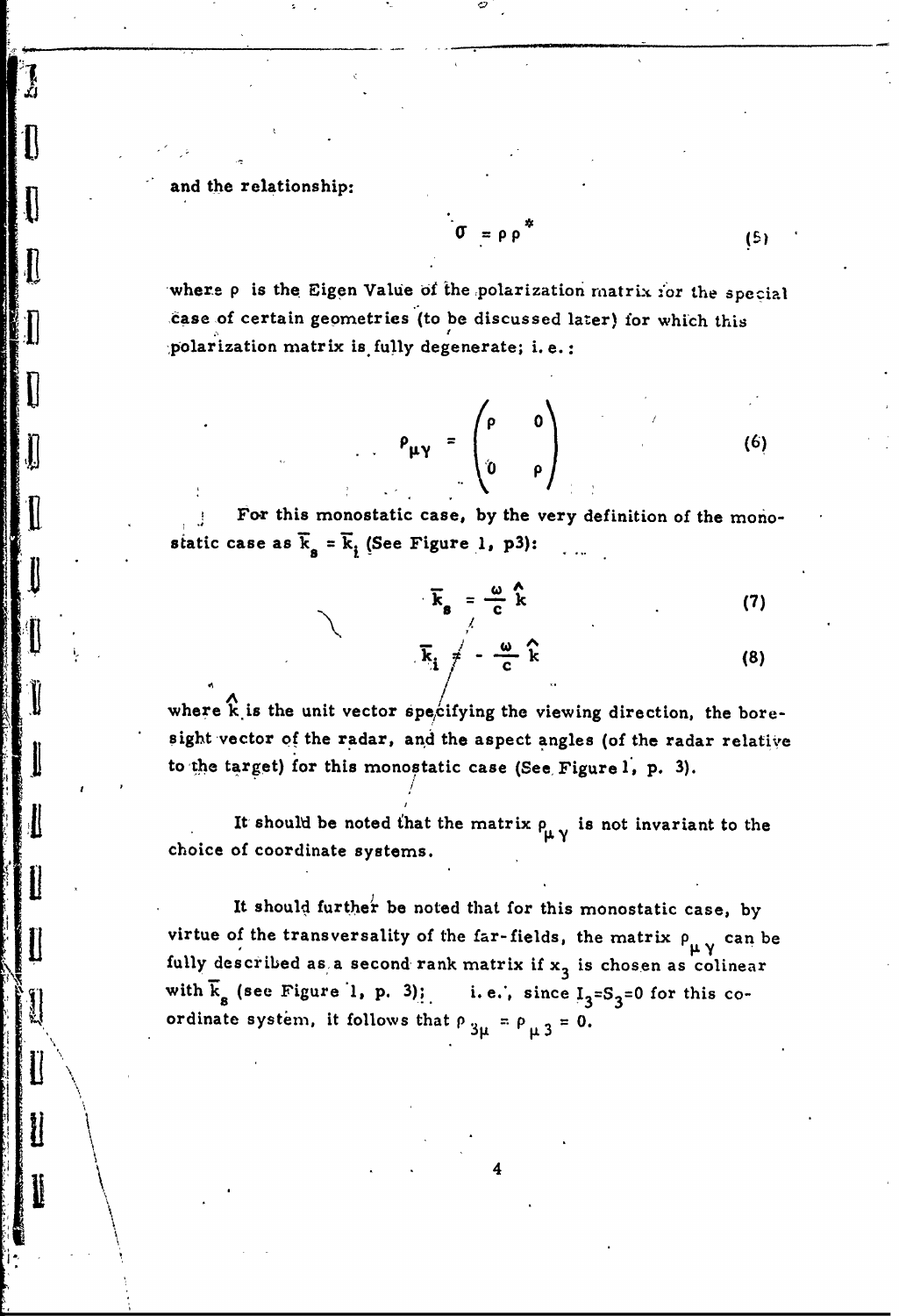#### **3.** THE BISTATIC GENERALIZATION

For the monostatic case equation **1, by** virtue of equations **7** and **8,** can clearly be written as:

$$
S_{\mu}(\hat{k}) = \rho_{\mu\gamma}(\hat{k}) I_{\gamma}(\hat{k}) \qquad (9)
$$

For the bistatic case, for which  $\overline{k}_i \neq -\overline{k}_s$ , the natural generalization of the above defining equation 9 is clearly (see Figure 2,  $p. 6$ :

$$
S_{\mu}(\hat{k}_{s}) = \rho_{\mu} \hat{\gamma}^{(k)}_{s} \hat{k}_{i}^{\dagger} L_{\gamma}(\hat{k}_{i}^{\dagger})
$$
 (10)

Except that it is now no longer possible to find a single coordinate system such that the rank of the matrix  $\rho_{\ldots}$   $(\mathbf{k}_n, \mathbf{k}_i)$  reduces to two.  $\Lambda$  **A**  $\Lambda$ for all  $\hat{k}_i \neq -\hat{k}_s$ . It is, however, possible to find two coordinate systems. such that the matrix  $\rho_{\mu\gamma}(\vec{k}_s, \vec{k}_i)$ , expressed in these mixed coordinate systems, reduces to a matrix of rank two; i.e., any two coordinate systems  $\bar{x}^{(i)}$  and  $\bar{x}^{(s)}$  chosen such that  $x_3^{(i)}$  and  $x_3^{(s)}$  are colinear with  $\hat{k}_i$  and  $\hat{k}_s$  respectively. The details of the transformation of equation 10 into such a mixed coordinate system will be presented mext.

Let  $T_{\mu\gamma}^{(i)}$  and  $T_{\mu\gamma}^{(s)}$  be the coordinate transformation matrices is the target coordinate system  $\bar{x}$  (see Figure 1, p. 3) to the from the target coordinate system x (see Figure 1, p. 3) coordinate systems  $\overline{x}^{(i)}$  and  $\overline{x}^{(s)}$  respectively (see Figure 2, p. 6); i.e.

$$
I_{\mu}^{(i)} = T_{\mu\gamma}^{(i)} I_{\gamma}
$$
 (11)

$$
S_{\mu}^{(s)} = T_{\mu\gamma}^{(s)} S_{\gamma} \qquad (12)
$$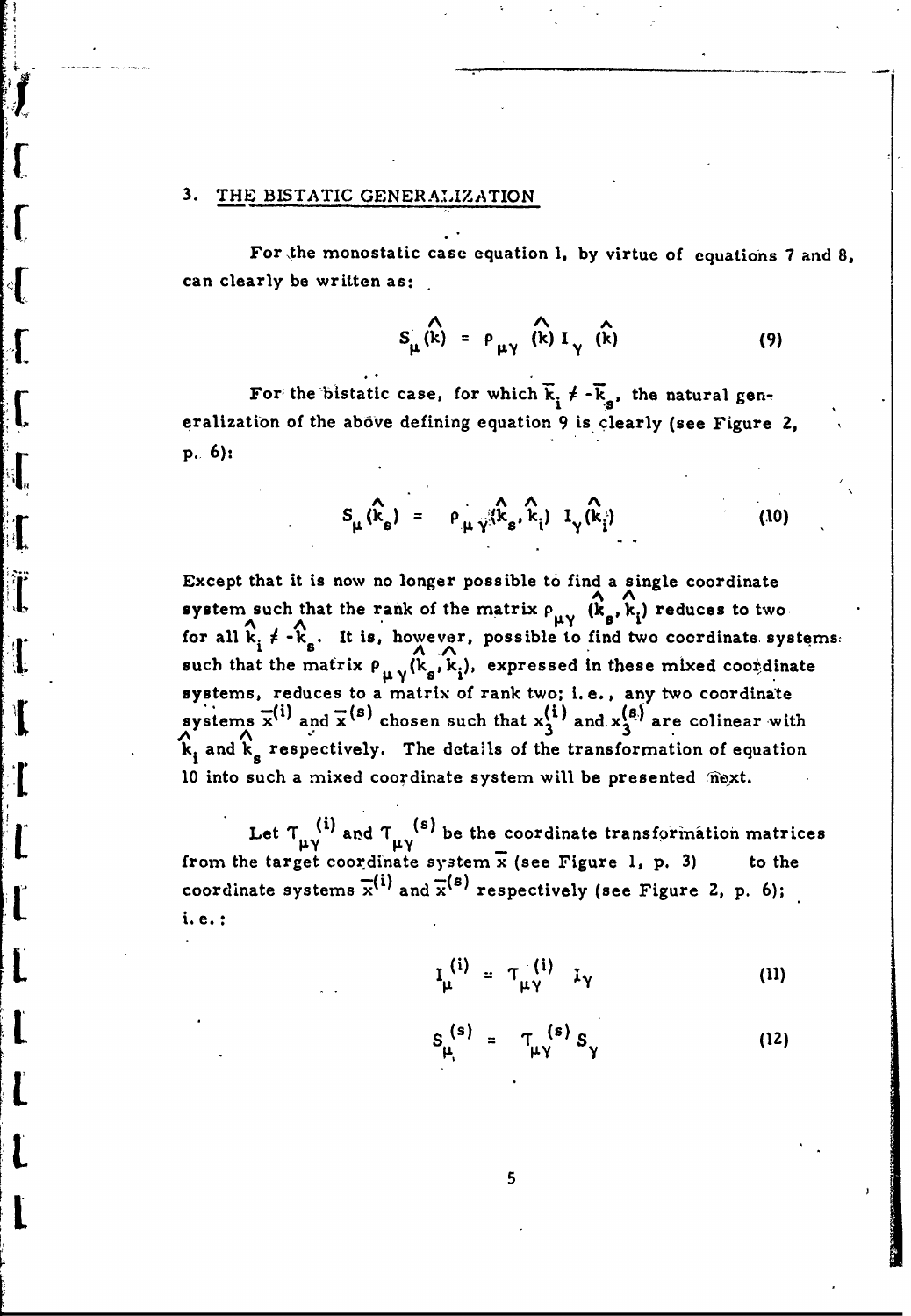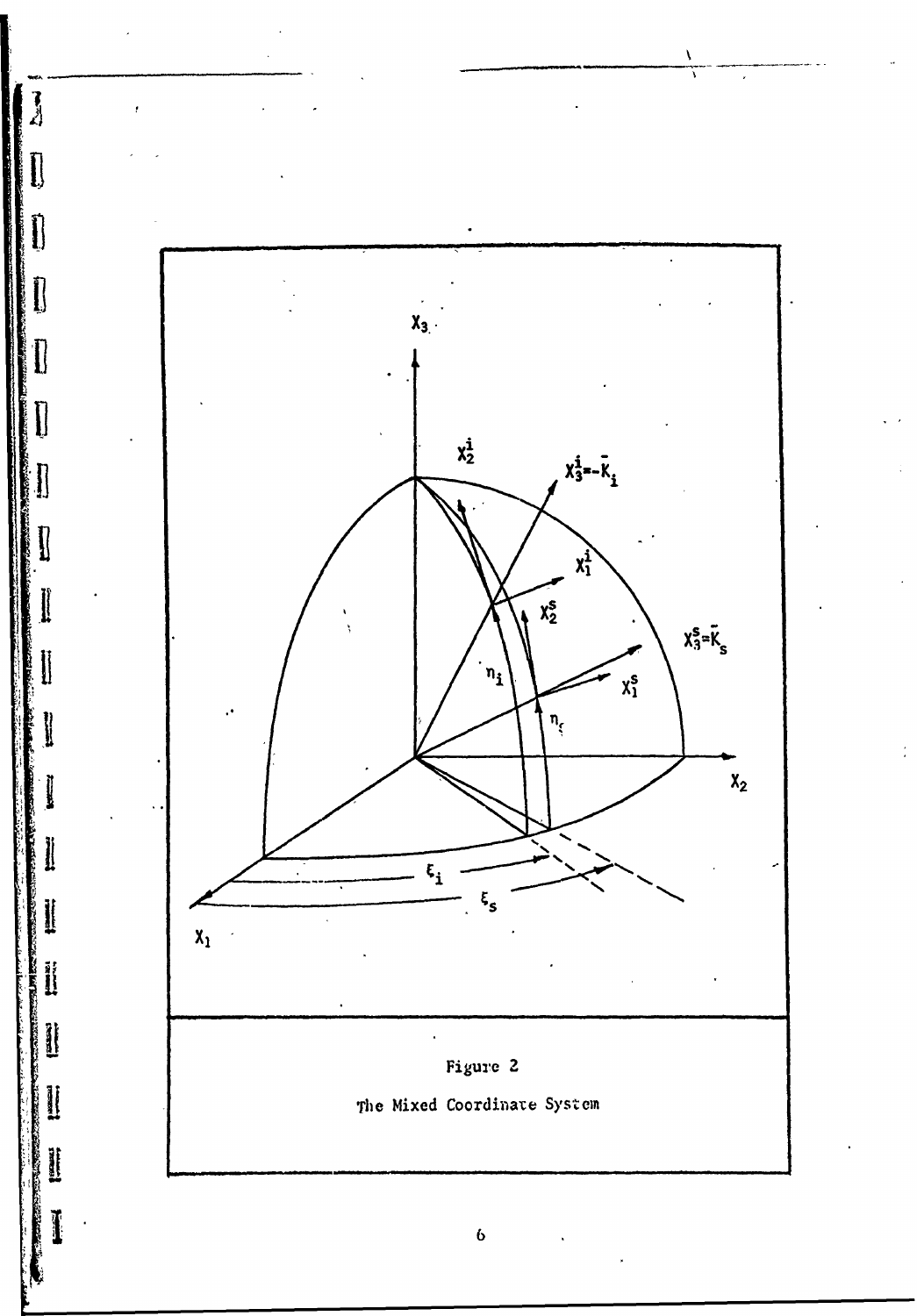where (see Figure 2, p. 6):

 $\sqrt{\frac{1}{2}}$ 

 $\sqrt{ }$ 

 $\overline{\mathbf{I}}$ 

<sup>[</sup>

 $\prod$ 

$$
\tau_{\mu\gamma}^{(n)} = \begin{pmatrix}\n-\sin\xi_n & \cos\xi_n & 0 \\
-\cos\xi_n\sin\eta_n & -\sin\xi_n\sin\eta_n & \cos\eta_n \\
\cos\xi_n\cos\eta_n & \sin\xi_n\cos\eta_n & \sin\eta_n\n\end{pmatrix}, n=i, s \quad (13)
$$

It thus follows from equation 10 that (since  $\tau^{-1} = \tilde{\tau}$  for a real unitary transformation):

$$
\widetilde{\tau}^{(s)}S^{(s)} = \rho \ \widetilde{\tau}^{(i)}I^{(i)} \qquad (14)
$$

$$
S^{(s)} = \tau^{(s)} \rho \tilde{\tau}^{(i)} I^{(i)}
$$
 (15)

The polarization matrix in the mixed coordinate system, say  $\rho'$ , is thus:

$$
\rho^{\dagger} = \tau^{(s)} \rho \tilde{\tau}^{(i)}
$$
 (16)

where, *by* virtue of the transversality of the incident and scattered far-fields, the matrix  $\rho^t$  is a second rank matrix; i.e.:

$$
\rho_{\mu\gamma}^{i} = \tau_{\mu\alpha}^{(s)} \tau_{\gamma\beta}^{(i)} \rho_{\alpha\beta} \qquad (17)
$$

 $\mu$ ,  $\gamma = 1, 2$ <br>  $\alpha$ ,  $\beta = 1, 2, 3$ 

Relative to the x<sub>3</sub>-axis, the components 1 and 2 of the primed second rank matrix are clearly the TRANSVERSE and LONGITUDINAL components respectively (see Figure 2, p. 6); e.g., if  $x_3$  is the axis of symmetry of an axially symmetric scatterer.

**1~ 7**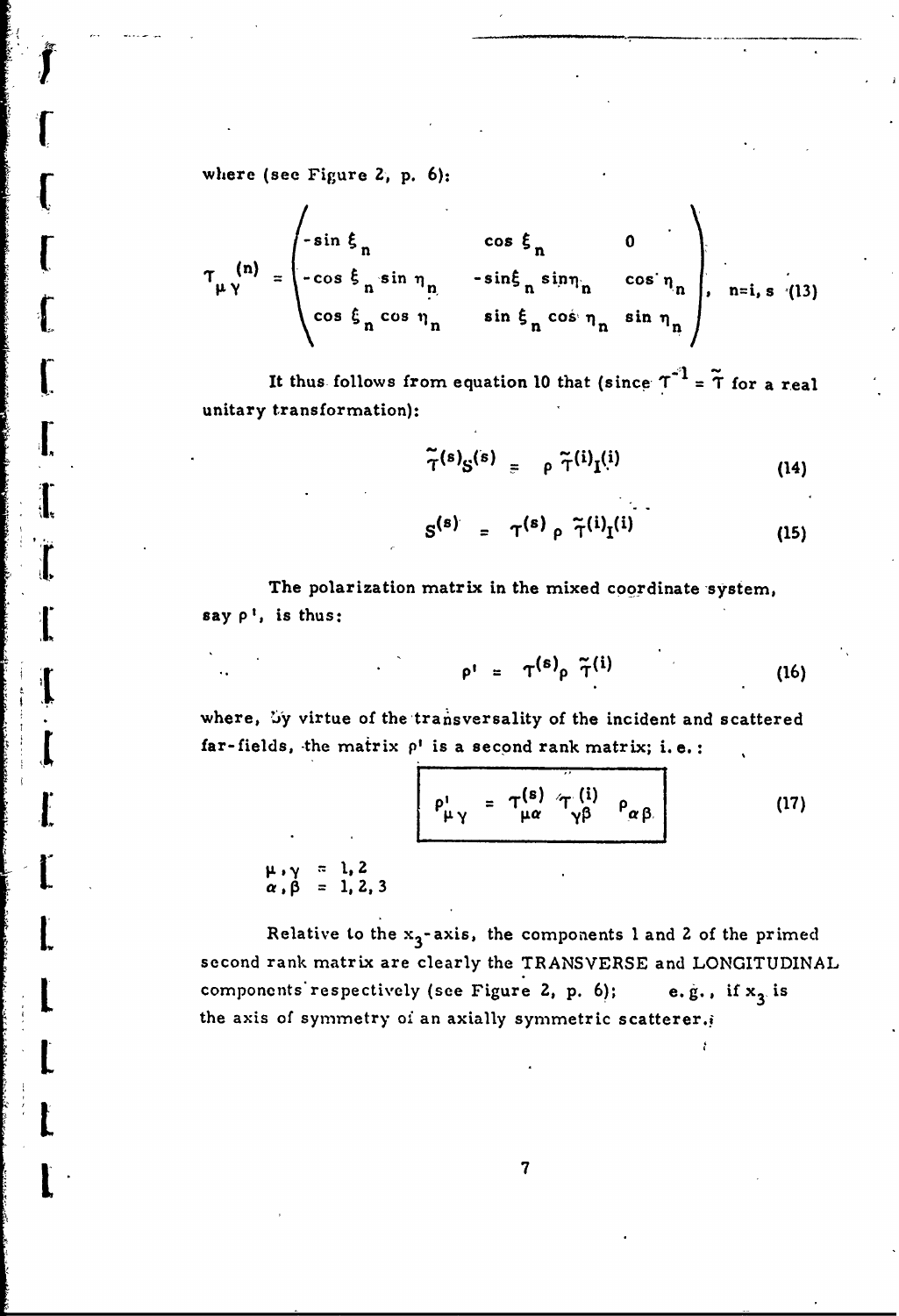#### 4. THE SHORT PULSE GENERALIZATION

For the monochromatic case, equation 1, by virtue of equations 7 and 8, can clearly be written as:

$$
S_{\mu}(\omega) = \rho_{\mu\gamma}(\omega) I_{\gamma}(\omega)
$$
 (18)

For the time domain, equation 18 thus yields:

$$
S_{\mu}(t) = \rho_{\mu\gamma}(t) * T_{\gamma}(t)
$$
 (19)

where:

I

Ĭ

Í

İ

$$
\rho_{\mu\gamma}(t) = \frac{1}{\sqrt{2\pi}} \int_{-\infty}^{\infty} e^{-i\omega t} \rho_{\mu\gamma}(\omega) d\omega
$$
 (20)

$$
S_{\mu}(t) = \frac{1}{\sqrt{2\pi}} \int_{-\infty}^{\infty} e^{-i\omega t} S_{\mu}(\omega) d\omega
$$
 (21)

$$
I_{\mu}(t) = \frac{1}{\sqrt{2\pi}} \int_{-\infty}^{\infty} e^{-i\omega t} I_{\mu}(\omega) d\omega
$$
 (22)

In the time domain, the polarization matrix equation (equation 19) is thus a matrix-convolution equation; i.e.,

$$
S_{\mu}(t) = \frac{1}{\sqrt{2\pi}} \int_{-\infty}^{\infty} \rho_{\mu\gamma}(t^{\prime}) I_{\gamma}(t-t^{\prime}) dt^{\prime}
$$
 (23)

For finite transmitted power, i.e.:

$$
\int_{-\infty}^{\infty} I_{\gamma}(t) I_{\gamma}^{*}(t) dt < \infty
$$
 (2.4)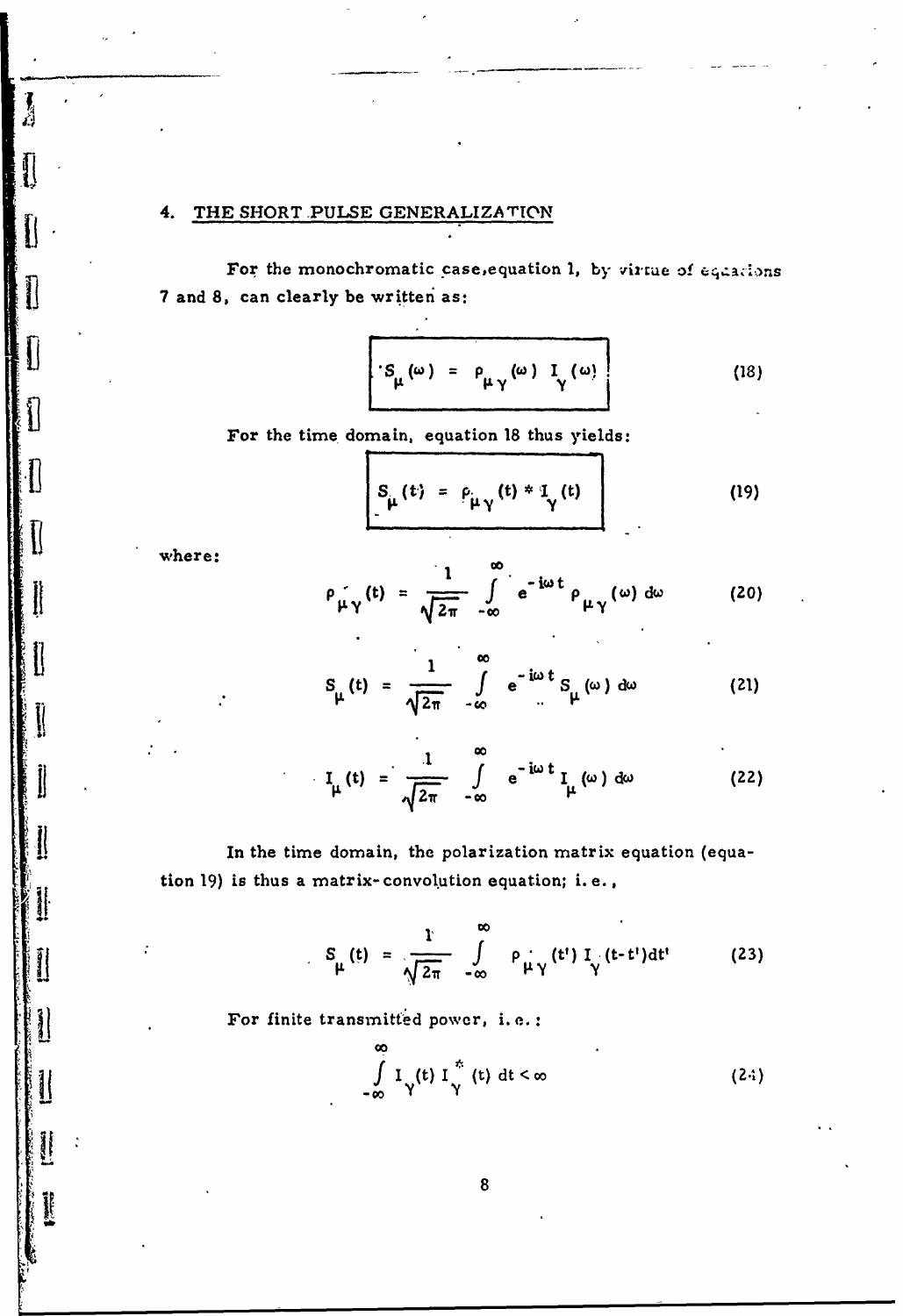it follows that:

**r**

 $\cdot$  [

 $\mathbf{I}$ 

 $\overline{1}$ 

$$
\int_{-\infty}^{\infty} \left[ \rho \mu_Y(t^{\prime}) \mathbf{I}_Y(t-t^{\prime}) \middle| dt^{\prime} < \infty \right] \tag{25}
$$

It thus follows that the integration and implied summation in equation 23 can be inter changed; i.e., written out:

$$
S_{\mu}(t) = \frac{1}{\sqrt{2\pi}} \sum_{\gamma=1}^{2} \int_{-\infty}^{\infty} \rho_{\mu\gamma}(t!) I_{\gamma}(t-t') dt'
$$
 (26)

# 1 **5.** THE BISTATIC SHORT **PULSE** GENERALIZATION

For the monostatic monochromatic case equation **1, by** virtue of equations **7** and **8,** can clearly be writteii **as:**

$$
S_{\mu}(\omega, k) = \rho_{\mu\gamma}(\omega, k) I_{\gamma}(\omega, k)
$$
 (27)

Thus, for the bistatic monochromatic case, **by** virtue of equation **10:**

$$
S_{\mu}(\omega, k) = \rho_{\mu\gamma}(\omega, k_s, k_i) I_{\gamma}(\omega, k_i)
$$
 (28)

Thus, in the time domain, by virtue of the results of equa- $\mathbf{I} \in \mathbb{R}$  is  $\mathbb{R}^n$  . A  $\mathbb{R}^n$  if  $\mathbb{R}^n$  is  $\mathbb{R}^n$  if  $\mathbb{R}^n$  is  $\mathbb{R}^n$  if  $\mathbb{R}^n$  is  $\mathbb{R}^n$  if  $\mathbb{R}^n$  is  $\mathbb{R}^n$  if  $\mathbb{R}^n$  is  $\mathbb{R}^n$  if  $\mathbb{R}^n$  if  $\mathbb{R}^n$  is  $\mathbb$ 

$$
S_{\mu}(t, \hat{k}_{s}) = \frac{1}{\sqrt{2\pi}} \sum_{\gamma=1}^{3} \int_{-\infty}^{\infty} \rho_{\mu\gamma}(t^{1}, \hat{k}_{s}, \hat{k}_{i}) I(t-t^{1}, \hat{k}_{i}) dt^{t}
$$
(29)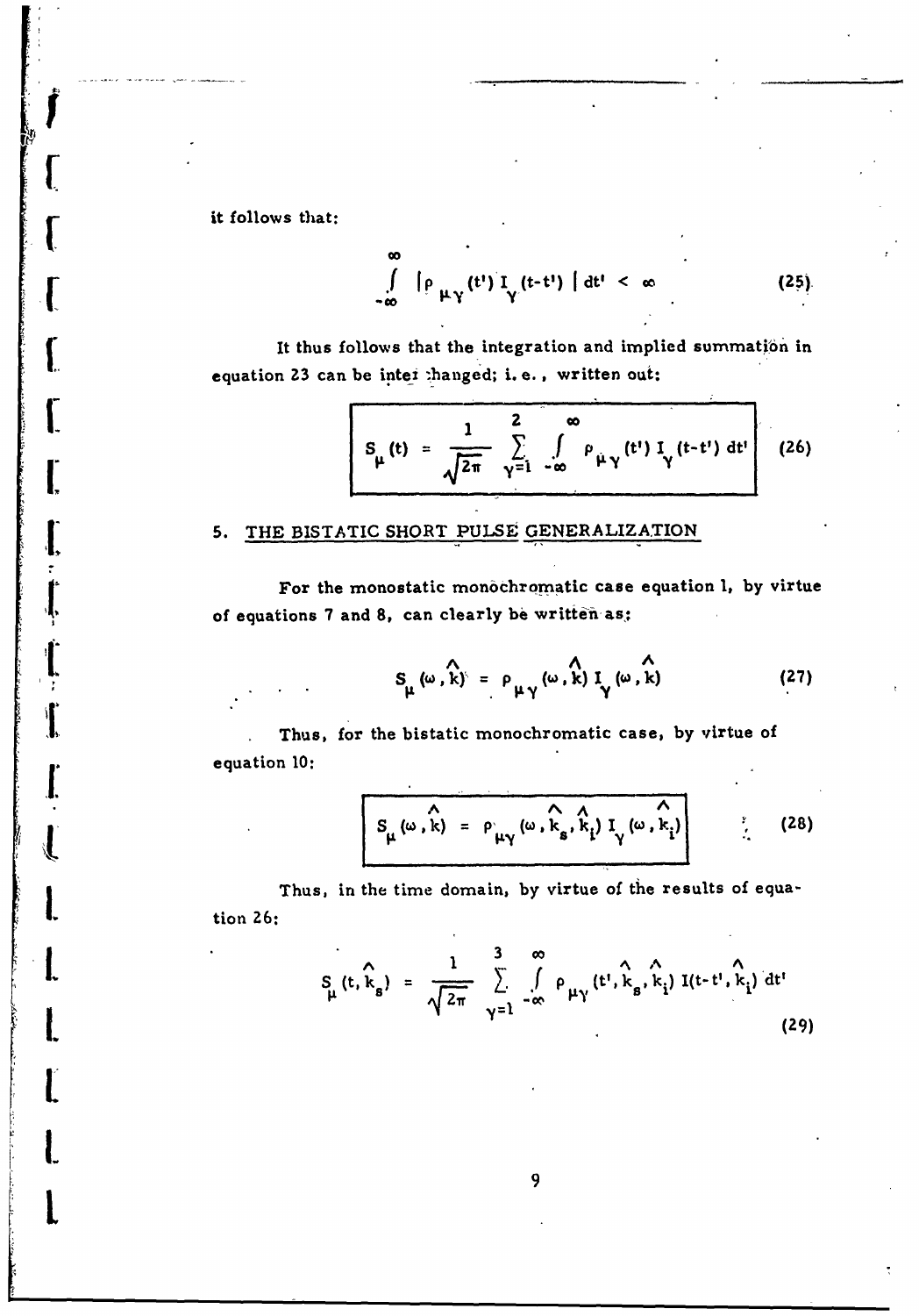In the mixed coordinate system discussed in Section 3,. equation 29 yeilds:

$$
S_{\mu}^{(s)}(t) = \frac{1}{\sqrt{2\pi}} \sum_{\gamma=1}^{2} \int_{-\infty}^{\infty} \rho_{\mu\gamma}(t^{\prime}) \frac{1}{\gamma}^{(i)}(t-t^{\prime}) dt^{\prime}
$$
 (30)

where by equations 11, 12, and 17; and equations 20, 21, and 22:

$$
I_{\mu}^{(i)}(t) = \frac{1}{\sqrt{2\pi}} \sum_{\gamma=1}^{3} T_{\mu\gamma} (k_{i}) \int_{-\infty}^{\infty} e^{-i\omega t} I_{\gamma} (\omega, k_{i}) d\omega \qquad (31)
$$

$$
S_{\mu}^{(s)}(t) = \frac{1}{\sqrt{2\pi}} \sum_{\gamma=1}^{3} T_{\mu\gamma} (k_{s}) \int_{-\infty}^{\infty} e^{-i\omega t} S_{\gamma} (\omega, k_{s}) d\omega
$$

$$
\rho_{\mu\gamma}^{i}(t) = \frac{1}{\sqrt{2\pi}} \sum_{\alpha=1}^{3} \sum_{\beta=1}^{3} T_{\mu\alpha} (k_{s}) T_{\gamma\beta} (k_{i}) \int_{-\infty}^{\infty} e^{-i\omega t} \rho_{\alpha\beta} (\omega, k_{s}, k_{i}) d\omega
$$

$$
(32)
$$

where the logical notation:

 $\tau_{\mu\gamma}^{\text{(k)}}(k_{n}) = \tau_{\mu\gamma}^{\text{(n)}}$ ;  $(34)$  $n = i, s$ 

 $(33)$ 

has been adopted.

l

İ

 $\overline{\phantom{a}}$ 

1

 $\mathcal{F}_{\mathcal{C}}$  .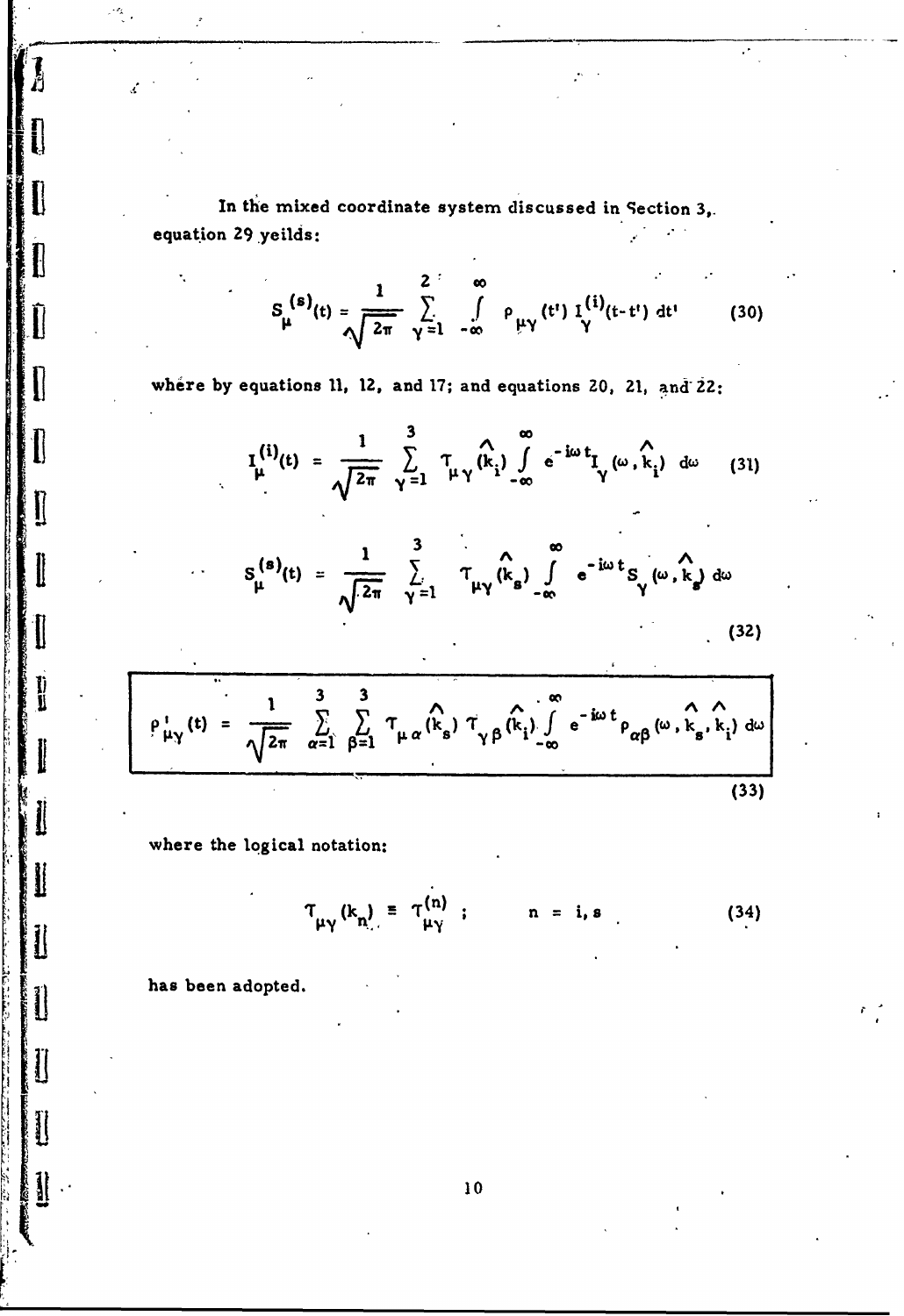#### **6.** THE MEASUREMENT OF THE POLARIZATION MATRIX

A single measurement with a monochromatic monostatic radar possessing polarization diversity capabilities (i. **e.,** a radar capable of transmitting an arbitrary incident polarization and measuring the<br>scattered polarization associated with this transmission) clearly yields knowledge of the pair of vectors **I** and S (see equation **1, p. 2).** For a set of such measurements, a set of pairs of vectors, say,  $\bar{I}^{(n)}$ and  $\overline{S}^{(n)}$  is clearly yielded. The Least Square Best Estimate of the polarization matrix (say  $\uprho$ ) is thus that matrix  $\uprho$  which best satisfies equation **1, p. 2;** i. **e..** the Least Square Best Estimate of **p by** the equation:

المتعارض

$$
S_{\mu}^{(n)} = \rho_{\mu\gamma}I_{\gamma}^{(n)}
$$
 (35)

Defining the matrices:

$$
S_{\mu n} = S_{\mu}^{(n)}
$$
 (36)

$$
I_{\gamma n} = I_{\gamma}^{(n)} \tag{37}
$$

this yields for equation 35:

|" this yields for equation **35:**

**[**

$$
S_{\mu n} = \rho_{\mu \gamma} I_{\gamma n} \qquad (38)
$$

or, in pure matrix notation:

$$
S = \rho I \tag{39}
$$

If the matrices, **I,S,** and p were real, when the Least Square Best Estimate of p would have been given **by (3) :**

$$
\widetilde{\rho} = S\widetilde{\Gamma} (\Gamma \widetilde{\Gamma})^{-1}
$$
 (40)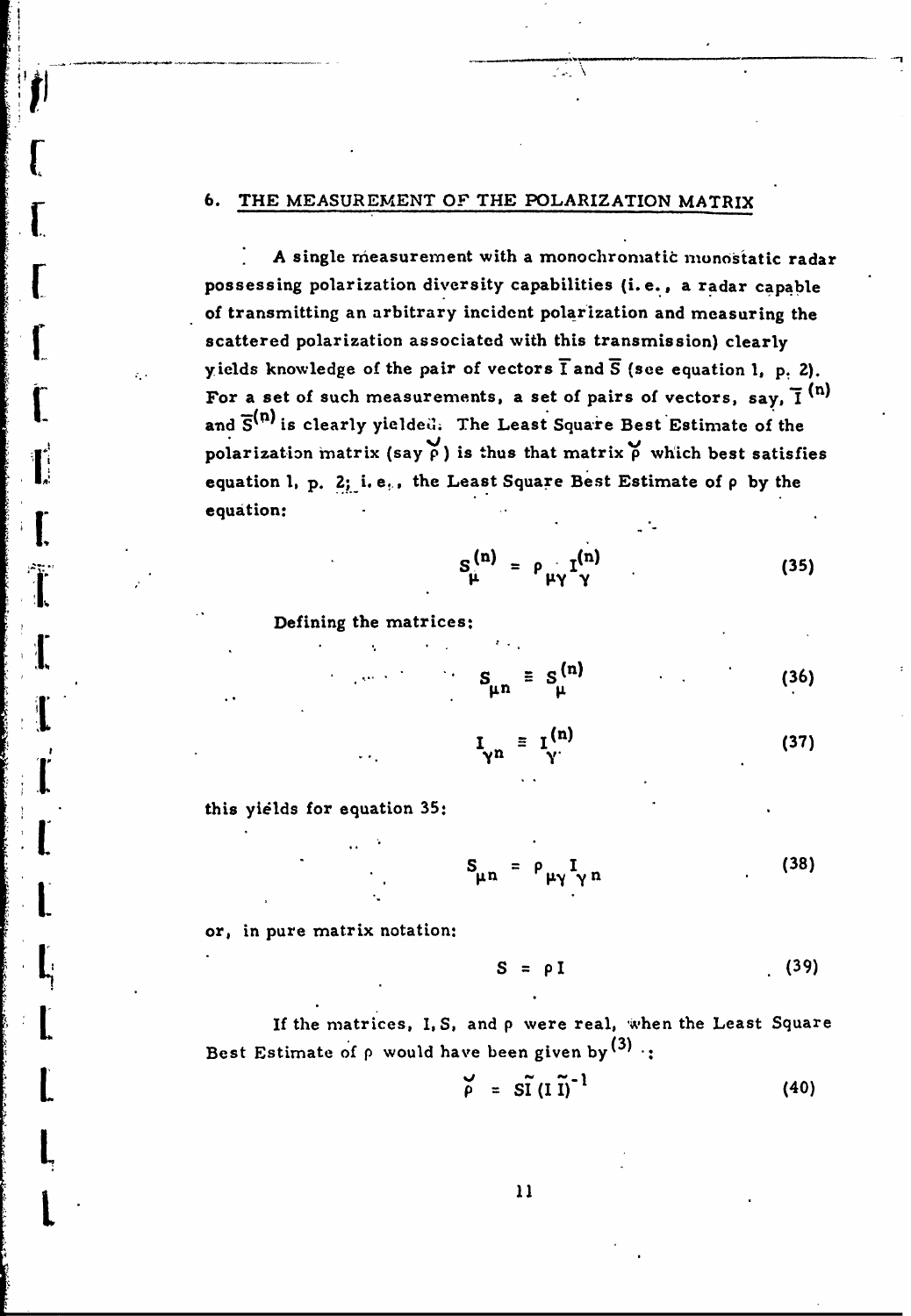It can readily be shown<sup>(4)</sup> that for complex matrices I, S, and **p, the** Least Square Best **Estim'a'te** of **p** is:

$$
\beta = \text{st}^{\dagger} (\text{I} \text{I}^{\dagger})^{-1}
$$
 (41)

where the error associated with the Least Square Best Estimate is calculable by the conventional method<sup>(5)</sup>.

For the Bistatic Short Pulse Case (see equation **28, p.** *9),* 1the defining equations **36** and,37 need thus merely be extended to:

$$
S_{\mu n}(\omega, k_g) = S_{\mu}^{(n)}(\omega, k_g)
$$
 (42)

$$
I_{\gamma n}(\omega, \hat{k}_s) = I_{\gamma}^{(n)}(\omega, \hat{k}_s)
$$
 (43)

The additional constraining condition that the polarization matrix is true-symmetric<sup>(6)</sup> has not been imposed on the Least Square Best Estimate of the polarization matrix for reasons that will become evident **in-the** next Section **7.**

#### **7.** THE FARADAY ROTATION **ANGLE**

n<br>[]

**L{**

If a mangeto ionic medium (such as the ionosphere in the magnetic field **of** the earth) is intervening between the radar and III the target, then the measured monostatic monochromatic polarization matrix is not true-symmetric because of the Faraday rotation effects introduced by such a medium<sup>(7)</sup>.

> Given such a Faraday rotation contaminated monostatic monochromatic polarization matrix, the Faraday rotation angle **0** can be determined<sup>(8)</sup>; i.e.: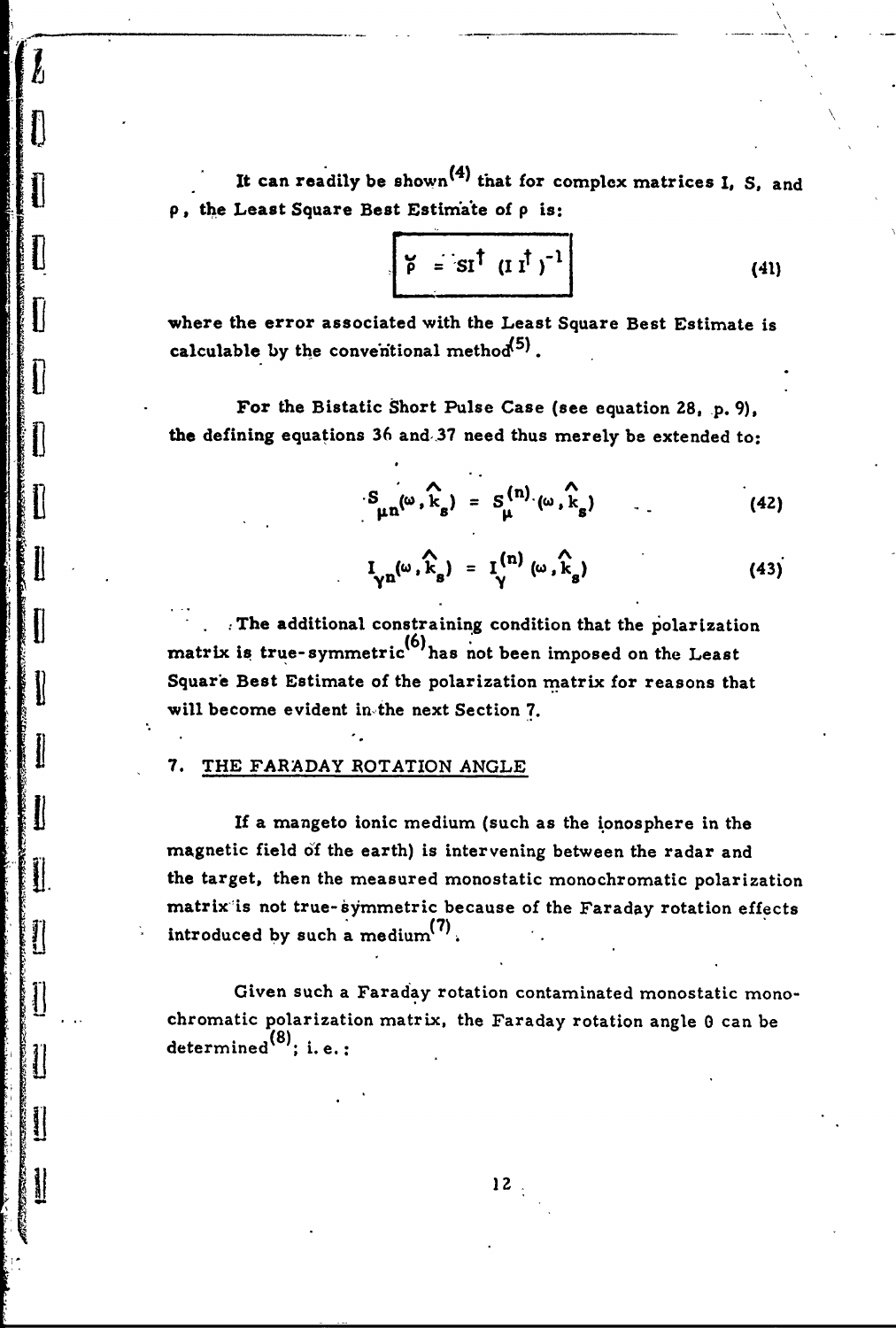$$
\tan 2\dot{\theta} = \frac{\rho_{12} - \rho_{21}}{\rho_{11} + \rho_{22}}
$$
 (44)

and the uncontaminated monostatic monochromatic polarization matrix, **-say- p ,** (namely that matrix that should have been measured had there been no intervening magneto ionic medium) can also be determined<sup>(9)</sup>: i. e.

$$
\rho \bullet = \Theta \circ \Theta \tag{45}
$$

where:

**[**

**I**

$$
\Theta = \begin{pmatrix} \cos \theta & \sin \theta \\ -\sin \theta & \cos \theta \end{pmatrix}
$$
 (46)

The rationale for not seeking a true-symmetric Least Square Best Estimate of the polarization matrix (see Section 6) is thus evident; namely, the asymmetric components of the Least Square Best Estimate of the polarization matrix are utilized in equation 44.

Since the preceding equations 44, 45, and 46 are in the frequoncy domain, it follows by an argument similar to the argument of Section 4. that for the short pulse-monostatic polarization matrix:

$$
\theta(t) = \frac{1}{\sqrt{2\pi}} \int_{-\infty}^{\infty} e^{-i\omega t} \theta(\omega) d\omega
$$

where  $\theta(\omega)$  is given by equation 44, and

$$
\rho \cdot (t) = \Theta(t) * \rho(t) * \Theta(t) \qquad (48)
$$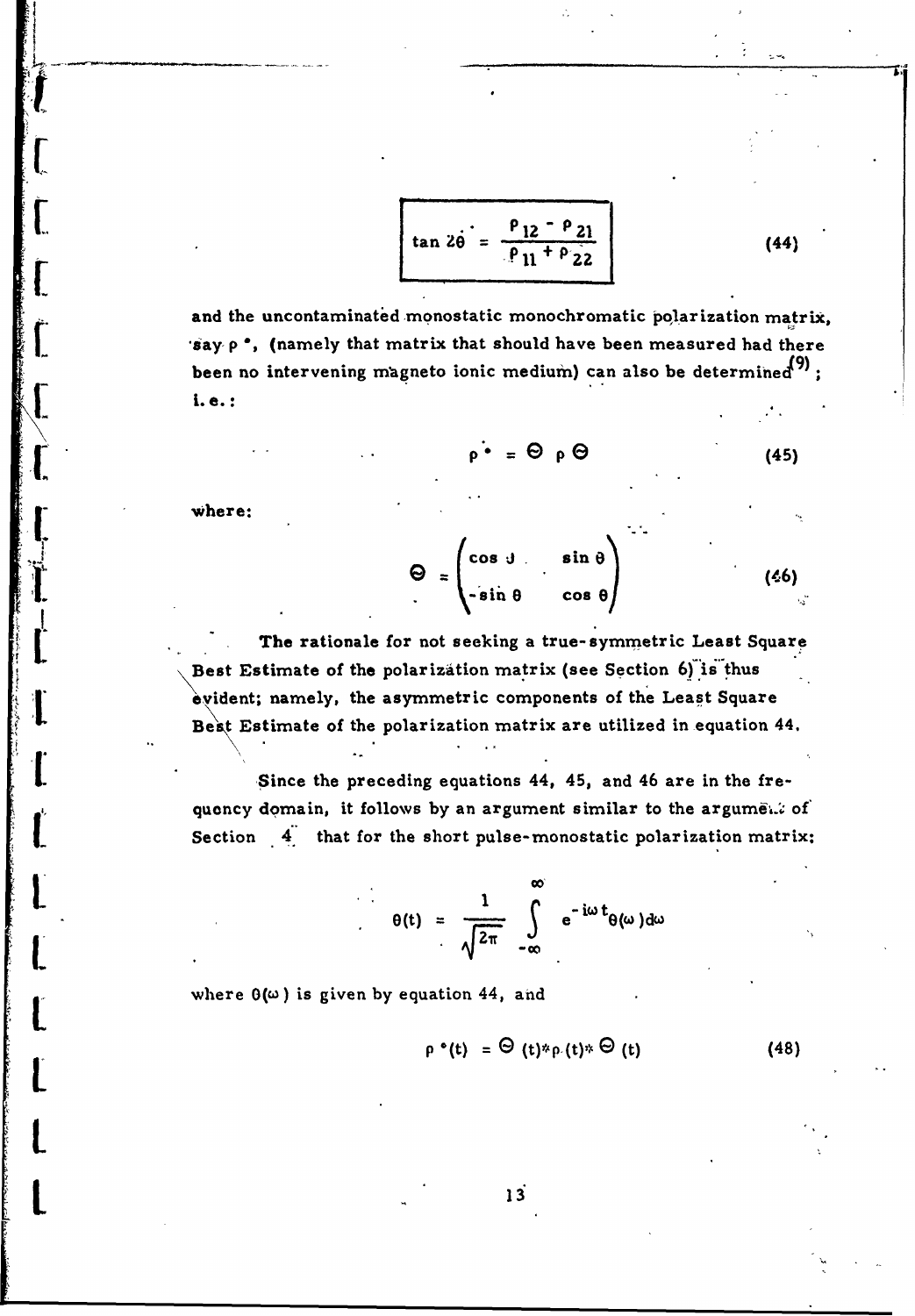where:.

**U** 

**Li**

$$
D(t) = \begin{pmatrix} \cos \theta(t) & \sin \theta(t) \\ -\sin \theta(t) & \cos \theta(t) \end{pmatrix}
$$

#### **8. THE** ORIENTATION **ANGLE** OF **A** SYMMETRIC TARGET

Z,

It has previously been shown<sup>(10)</sup> that the orientation angle  $\alpha$ of a- symmetric target is related to the Faraday rotation contaminated monostatic monochromatic polarization matrix **p by:**

$$
\tan 2\alpha = \frac{P_{12} + P_{21}}{P_{11} - P_{22}}
$$
 (50)

 $(49)$ 

Since the above equation 50 is in the frequency domain, it follows **by** an argument similar to the argument of Section 4 **that** the above equation 50 must be written as:

 $\tan 2\alpha (\omega) = \frac{P \{2^{(\omega)} + P \{2\}^{(\omega)}\}}{P \{2\}}$  (51)

The orientation angle  $\alpha$  is clearly, however, not a function of the frequency, since it is a purely geometrical quantity.

It thus immediately follows that the Least Square Best Estimate of the orientation angle  $\alpha$ , say  $\alpha'$ , is given for the short pulse monostatic polarization matrix case by:

$$
\alpha = \frac{1}{\omega_2 - \omega_1} \int_{\omega_1}^{\omega_2} \alpha(\omega) d\omega
$$
 (52)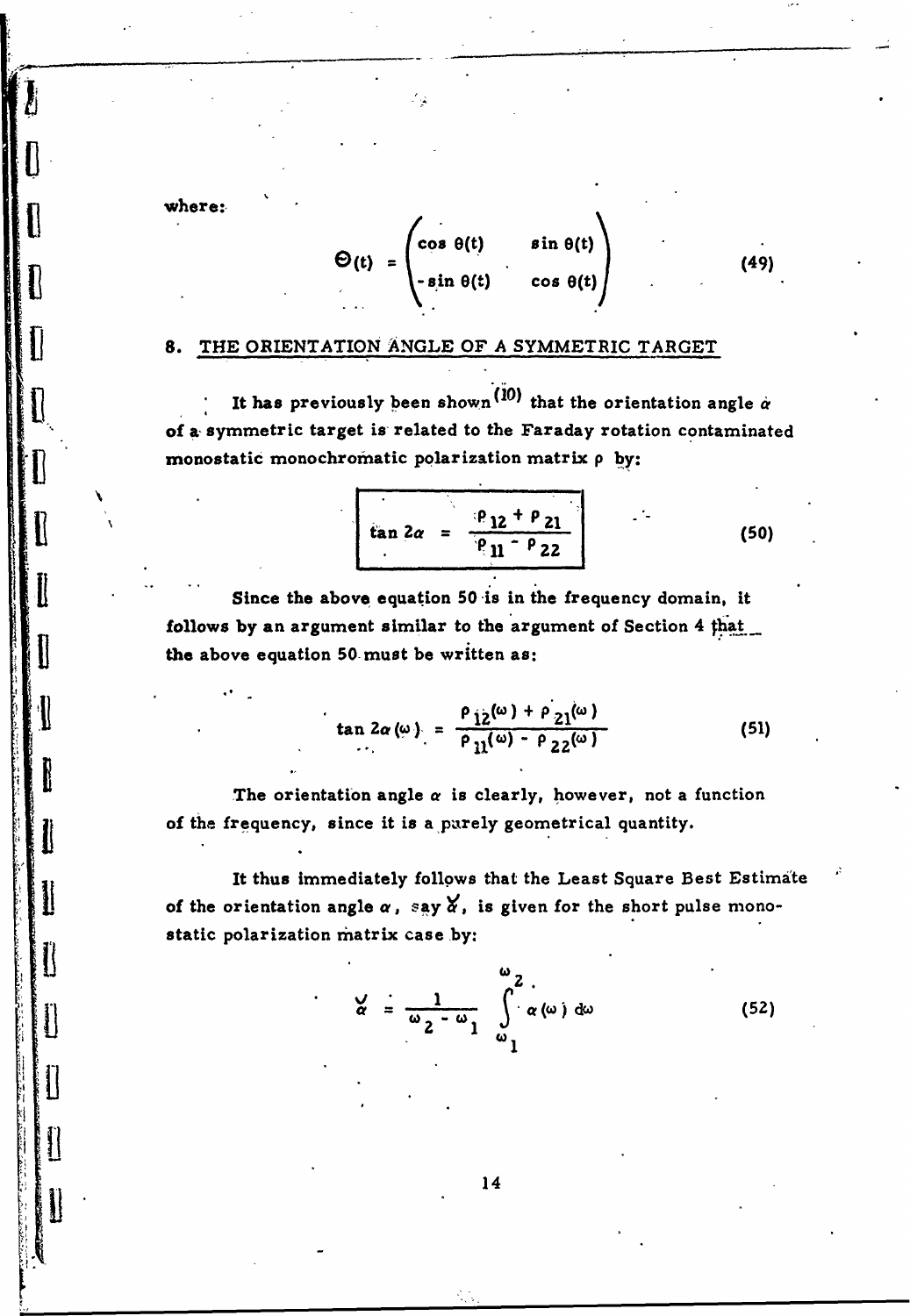where:

 $\left\{ \right.$ 

 $\frac{1}{2}$ 

$$
\alpha(\omega) = \frac{1}{2} \tan^{-1} \left[ \frac{\gamma_{12}(\omega) + \gamma_{21}(\omega)}{\gamma_{11}(\omega) + \gamma_{22}(\omega)} \right]
$$
(53)

where  $\beta$  is given by equation 41 of Section 6.

**(U)** It should be noted in)' conclusion that the determination of the. Least Square Best Estimate of the orientation angle is accomplished directly, without first determining the Faraday rotation angle and then removing its effects.